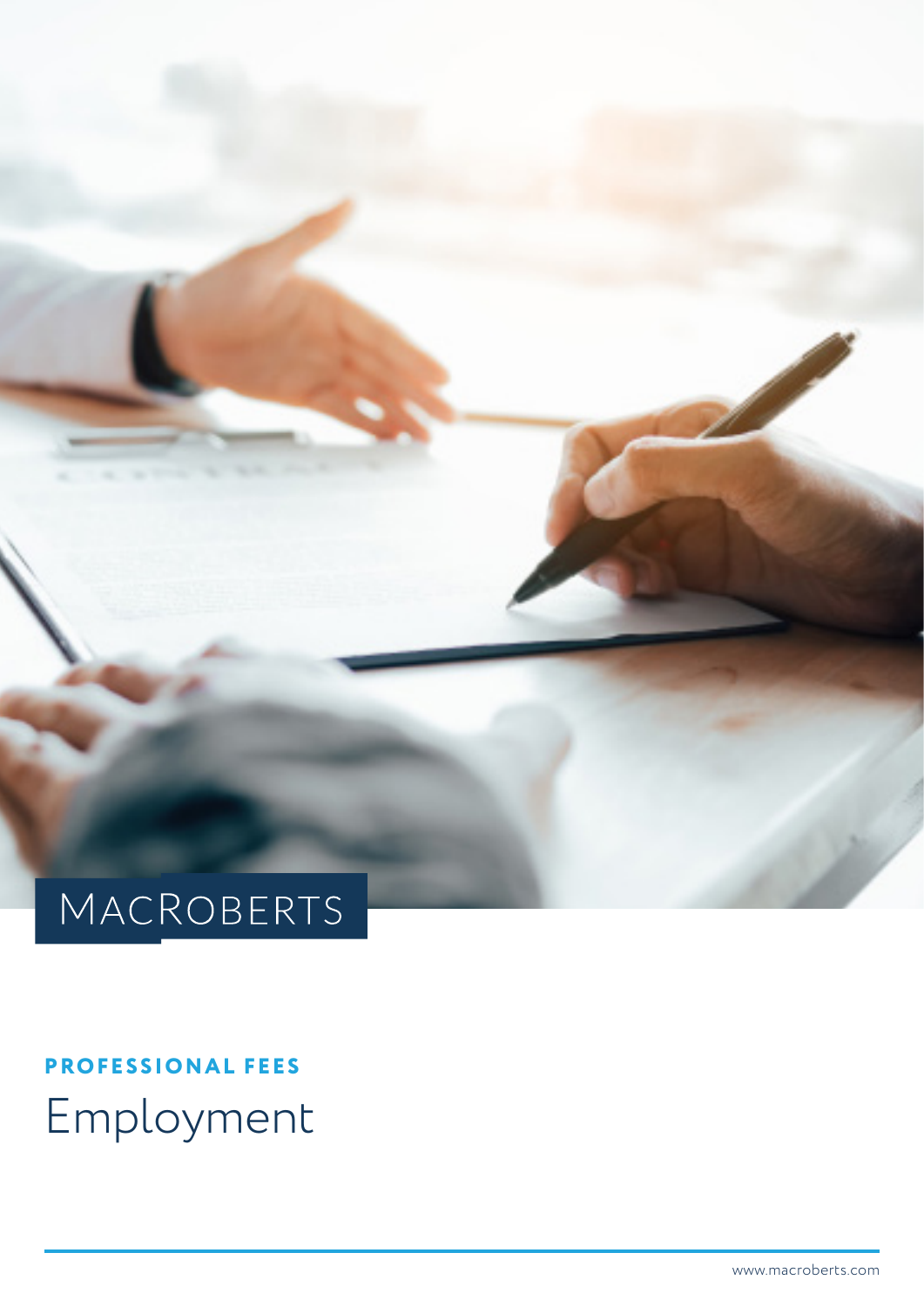MACROBERT

We are a commercial law firm and primarily advise and represent employers. However, in some cases we do act for individuals and so this information is provided to promote price transparency by publishing our pricing information in a way that is easily accessible, prominent and understandable for individual clients as consumers.

Varying complexity and circumstances of an individual's legal matters makes it difficult to provide set prices. The intent and purpose of this is to provide a general idea as to cost, not to publish a binding price. We can provide estimates for particular pieces of work on request, as long as sufficient information and, if requested, documentation is provided by the client for us to do so.

The most typical services we provide to individual consumers for advice in employment law are advice on Settlement Agreements and bringing Employment Tribunal Claims.

#### **Settlement Agreement – typical range of costs**

The most common settlement agreement advice is on the terms and effect of the settlement agreement proposed to an employee by their employer.

We have set out below our example pricing structure for advice on settlement agreements offered by an employer to an employee based on the cost of advice on a typical agreement.

The price will vary depending on the complexity of the case. We will provide you with our estimated price following an initial discussion to discuss your particular matter.

The time spent on your case also impacts significantly on the price. More complex cases will require more time.

Factors which could impact on the complexity of the case include:

| • Whether there is a dispute as to your employment<br>status or jurisdiction                 | • Whether you have restrictive covenants                                                         |
|----------------------------------------------------------------------------------------------|--------------------------------------------------------------------------------------------------|
| • Whether you are in dispute with your employer; and<br>if so, the nature of that dispute    | • Whether there are other factors, such as that you are<br>a company director and or shareholder |
| • Whether there is related ongoing litigation - e.g. a<br>tribunal claim or court action     | • The nature of your remuneration and/or employee<br>benefits and/or pension arrangements        |
| • Whether you agree the terms of the agreement in<br>principle and are prepared to accept it | • Whether you need advice on good leaver/bad leaver<br>status                                    |
| • Whether you need advice from us on your<br>circumstances for you to decide if you wish to  | • Whether you need corporate, tax and or pension law<br>advice                                   |
| accept the offer                                                                             | • Delay or failure in your giving us instructions                                                |
| • Whether you wish us to write to your employer and/<br>or negotiate on your behalf          | • Whether the agreement needs signed twice/<br>reaffirmation                                     |
| • Whether or not you have acted in line with your<br>contractual obligations                 | • The urgency of your need for advice/representation                                             |
|                                                                                              |                                                                                                  |

Below, we have set out our typical range of prices by way of illustration:

| Simple case <sup>®</sup>                                             | E650 - £1,000 (excluding VAT at 20%)    |
|----------------------------------------------------------------------|-----------------------------------------|
| $\vert$ Moderately complex case <sup><math>\ddot{\cdot}</math></sup> | E1,200 - £3,500 (excluding VAT at 20%)  |
| Highly complex case                                                  | E3,500 - £20,000 (excluding VAT at 20%) |

*\* This is unlikely to include detailed specialist tax, corporate law or pensions or employee benefits advice.*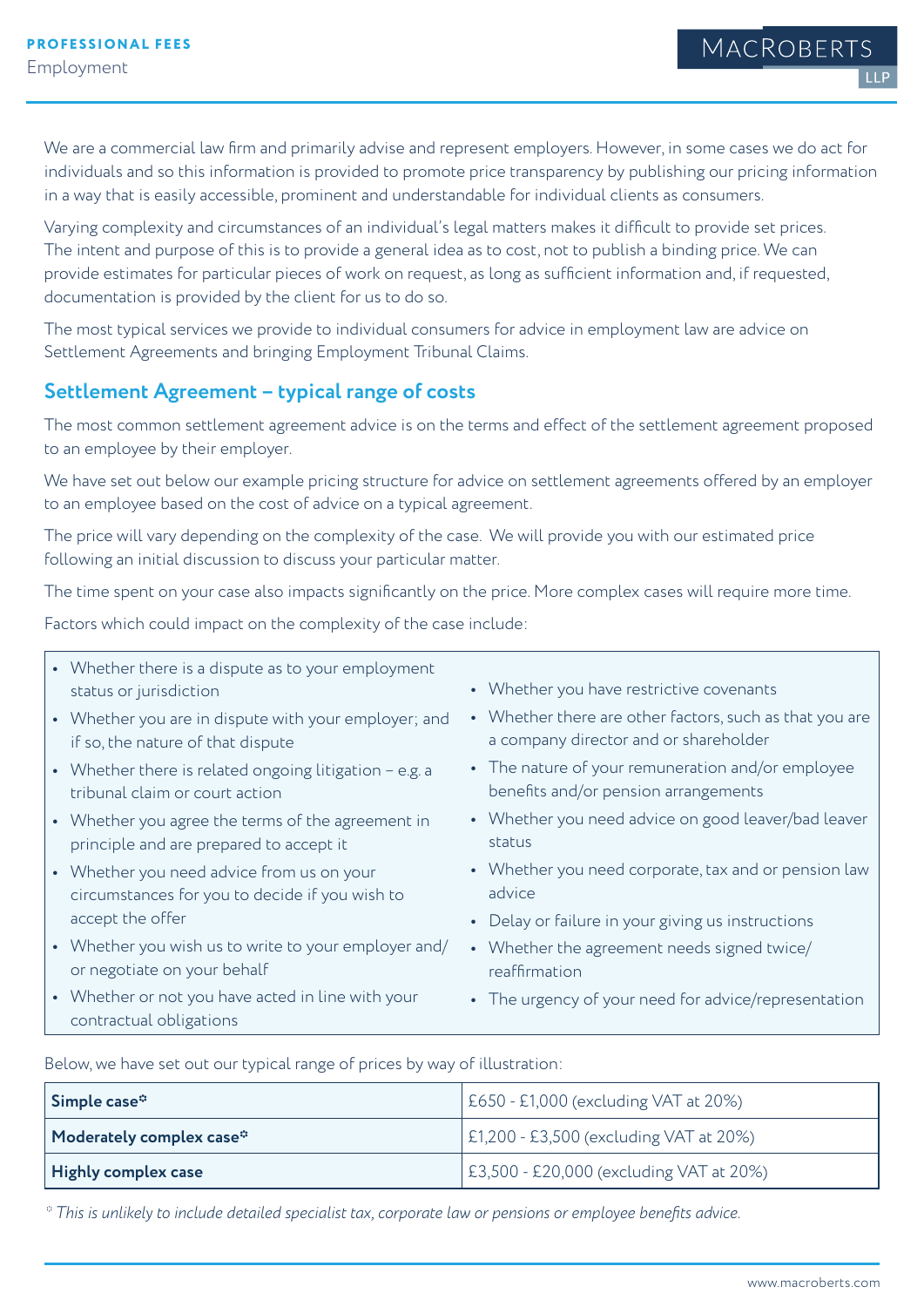LLP

The above illustrative prices will include the following key stages, although these are provided for illustrative purposes only. Not all stages may be required. Other work such as specialist corporate, tax, pensions and employee benefits law advice may be required, which is not listed. This will depend on the circumstances of your case. Some cases may require more stages, and this will increase price.

| • Taking initial instructions                         | • Advising you on the terms and effect of the           |
|-------------------------------------------------------|---------------------------------------------------------|
| • Review of your contract of employment and other     | settlement agreement                                    |
| relevant documentation                                | • Signing the adviser's certificate to confirm you have |
| • Review of settlement agreement terms                | received advice                                         |
| • If instructed, negotiation with your employer as to | • Sending your signed agreement and the adviser's       |
| the terms of the agreement                            | certificate to the employer                             |

Our fees are payable regardless of any contribution to your legal expenses which your employer may agree to make. If your employer makes a contribution, it is unlikely to cover all your costs. It they agree to make a contribution and do not pay it, you will be responsible for payment of our fees in full.

We charge by reference to the amount of time taken to undertake the work needed at the relevant hourly rates of the team members involved. Relevant hourly rates range from around £135 (plus VAT) for a trainee to around £350 (plus VAT) for a partner. The hourly rate for your case will depend on who is primarily working on your behalf and will be agreed with you at the time of our appointment. We also charge an administration fee of £30 for opening your file and checking your identity information.

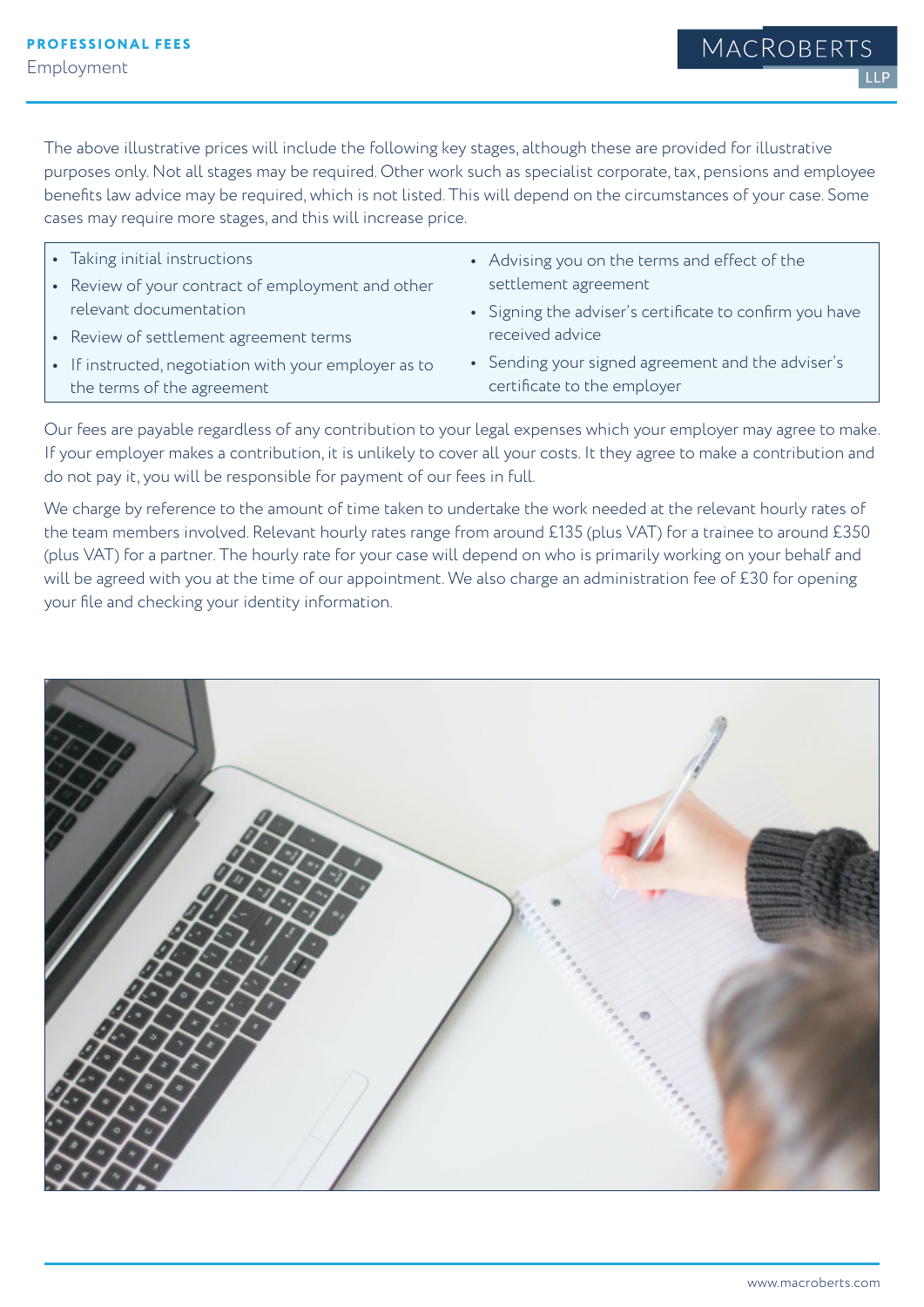### **Employment Tribunal Claims – typical range of costs**

The most common cases for individuals are claims for wages, redundancy pay, breach of contract, unfair dismissal, wrongful dismissal, whistleblowing detriment or dismissal; discrimination, holiday pay or working time; and equal pay. This is indicative and not an exhaustive list.

Below, we have set out our example pricing structure for bringing a claim for wrongful or unfair dismissal based on the cost for a typical case. Similar pricing structure will apply to the other types of tribunal claims above.

The price will vary depending on the complexity of the case. We will provide you with our estimated price following an initial meeting to discuss your particular matter.

The time spent on your case also impacts significantly on the price. More complex cases will require more time.

Factors which could impact on the complexity of the case include:

- **•** Whether there is a dispute as to your employment status or jurisdiction.
- Whether there is related ongoing litigation e.g. a tribunal claim or court action.
- **•** The type of claim e.g. a claim for wages or a redundancy payment, or which a fast-track tribunal case is less complex than a claim for ordinary unfair dismissal. A claim for ordinary unfair dismissal is less complex than a claim for whistleblowing dismissal or discriminatory dismissal or equal pay. Whistleblowing, discrimination, working time and equal pay claims are rarely simple and will usually be complex.
- **•** The number of legal claims. Sometimes claims include different heads of claim under different legal provisions e.g. a claim for wages and for unfair dismissal will be more complex than a claim for wages only.
- **•** The number of parties.
- **•** The number of witnesses.
- **•** The number/volume of documents.
- **•** Whether the case is about a complex or novel point of law.
- **•** Allegations of discrimination or whistleblowing.
- **•** Whether it needs complex case management.
- **•** Any delay in the case proceeding to a final hearing.
- **•** Failure to agree issues.
- **•** Delay or failure in you giving us instructions.
- **•** The urgency of your need for advice/representation.
- **•** The importance of the issues at hand.

Below, we have set out our typical range of prices by way of illustration:

| Simple case             | E7,500 - £25,000 (excluding VAT at 20%)   |
|-------------------------|-------------------------------------------|
| Moderately complex case | E25,000 - £50,00 (excluding VAT at 20%)   |
| Highly complex case     | E50,000 - £200,000 (excluding VAT at 20%) |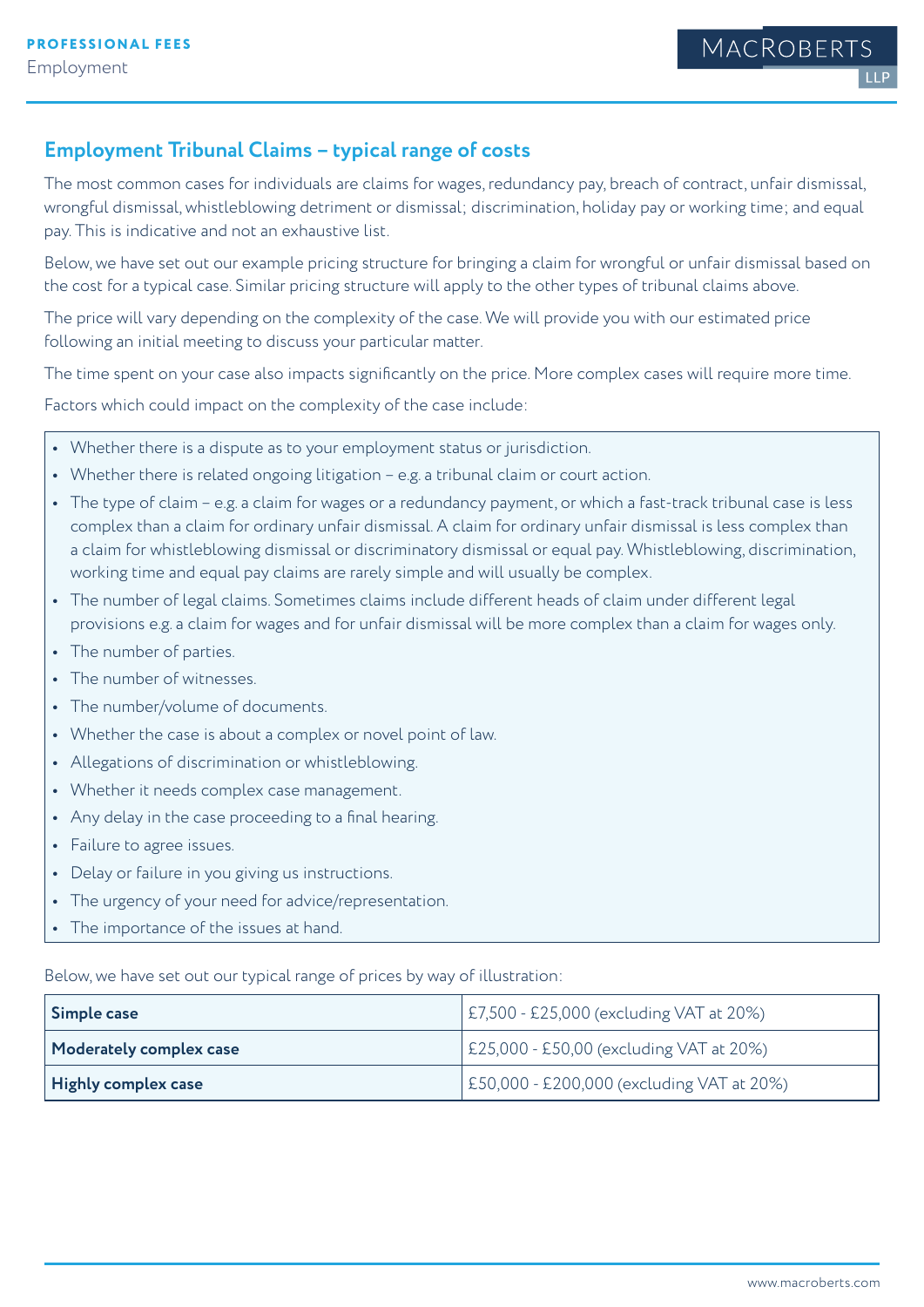The above illustrative prices will include the following key stages, although these are provided for illustrative purposes only. Not all stages may be required. Other work may be required which is not listed. This will depend on the circumstances of your case. Some cases may require more stages, and this will increase price. The pricing assumes there is no counterclaim by the employer and that the case is in the UK jurisdiction.

- **•** Taking initial instructions and providing preliminary advice
- **•** Entering into pre-claim conciliation to explore if agreement can be reached.
- **•** Preparing claim or response to claim
- **•** Instructions to counsel, if instructed
- **•** Reviewing claim or response of other party
- **•** Exploring possible settlement and entering into discussion where appropriate
- **•** Preparation/reviewing schedule of loss
- Preparation and attending preliminary hearing(s)
- **•** Making or responding to case management applications
- **•** Taking and drafting witness statements and agreeing contents
- **•** Preparing witness statements
- **•** Reviewing opponent's case and witness statements
- **•** Reviewing and preparing bundle of documents
- **•** Agreeing list of issues
- **•** General case management
- **•** Preparation and attendance at final hearing
- **•** Making or defending costs application
- **•** Review of Judgement
- **•** Exploring, negotiating and agreeing settlement

The price excludes outlays. There are sometimes costs that may need to be paid to third parties. These may include:

- **•** Counsel's fees if a decision is made to instruct Counsel to deal with any part of your case
- **•** Expert witness fees
- **•** Photocopying or documents and outlays for Bundle preparation
- **•** Travel and subsistence costs if the case is not in the Scottish central belt

Our fees are payable regardless of the outcome of your claim. Usually in Employment Tribunal claims, expenses awards are an exception. Each party bears its own costs unless the Tribunal determines there are grounds for expenses to be ordered. Even in that case, any expenses award would be a contribution to, and would be unlikely to cover all your costs.

We charge by reference to the amount of time taken to undertake the work needed at the relevant hourly rates of the team members involved. Relevant hourly rates range from around £135 (plus VAT) for a trainee to around £350 (plus VAT) for a partner. The hourly rate for your case will depend on who is primarily working on your behalf and will be agreed with you at the time of our appointment. We also charge an administration fee of £30 for opening your file and checking your identity information.

Some individuals have a legal expenses insurance policy which may cover or contribute to the legal expenses of bringing a claim in the Employment Tribunal or Employment Appeal Tribunal or civil court, depending on the circumstances. You should check if you have such a policy.

If there is an agreement between us, an insurer, and a client to carry out work for the client under such a policy (specific terms about what is covered would need to be agreed) ultimately, the client is responsible for paying our fees if the insurer does not. Any work done for a client in order to get the insurance cover granted and/ or before an arrangement is agreed between us and the insurer is also the client's responsibility. Our charges are based on the hourly rates above, unless otherwise agreed.